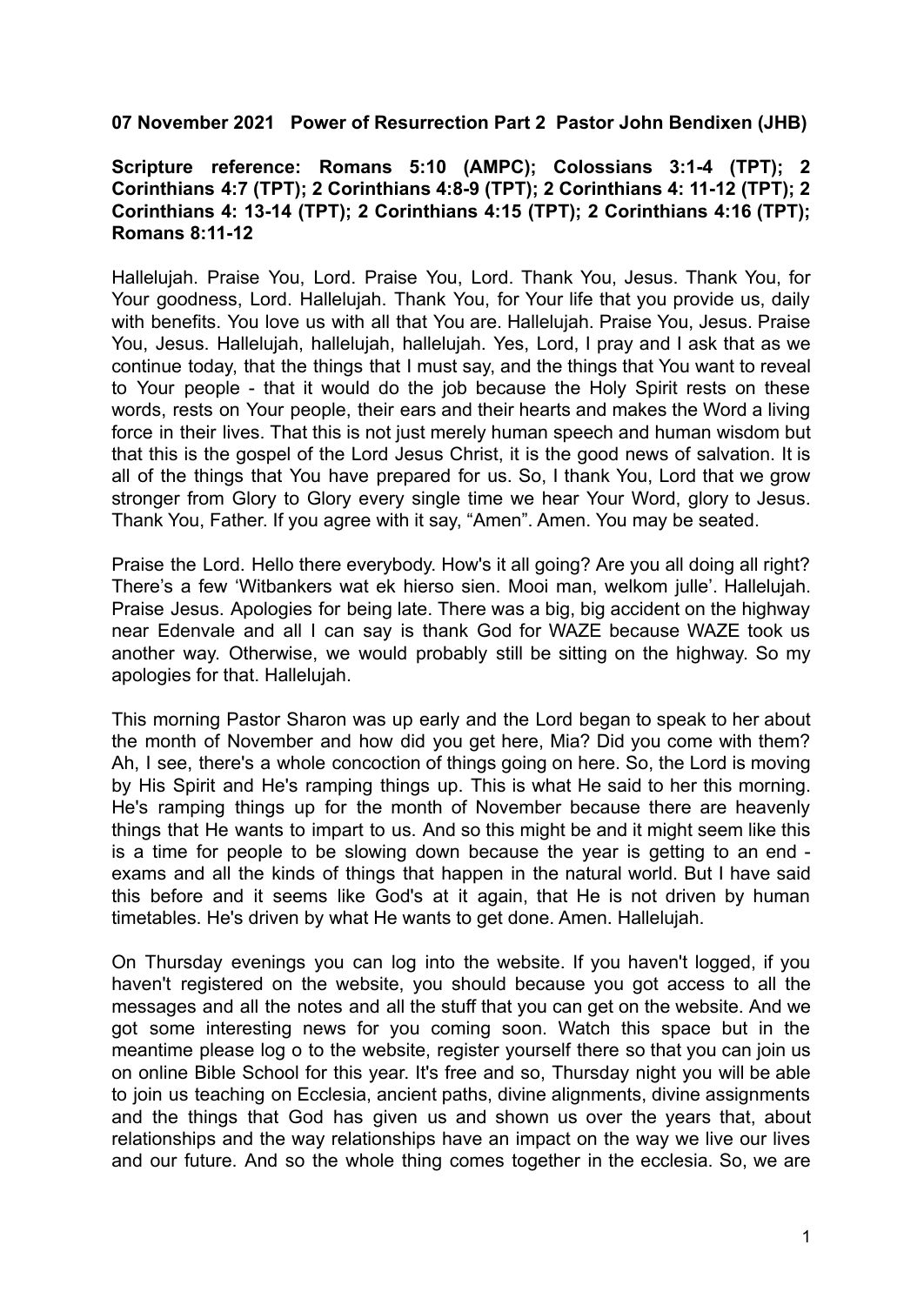starting this week to teach on that subject and so Thursday night you'll be able to join us listening and having that impartation. Amen.

Leadership Development is still happening on Wednesday nights. So if you haven't registered, I'm still busy with that and so you will then know that on this previous Wednesday. I talked about what values are and that values are the things that are very valuable. And so whatever is most valuable to you in your life, is what becomes your value system, until something else competes with it, that might be more valuable, then that becomes your value system. Anyway, I don't want to teach all of that now. You got to log onto the website to find out what that is. Amen.

The Holy Spirit obviously is working and He's desiring that we make ourselves available for Him to do something in our heart and do something in our lives, between now and the end of the year, between now and January. So she wanted me to say to you, that the assembly, the assembly of the Body of Christ, traditionally, is Sunday. But actually an equally important assembly of people of the Body of Christ, is also other assembly meetings that should happen on other days and one of the assembly of God's people is to pray together. And, you know, she and I've talked about this a lot and we, when we were seeking the Lord about what to do with the ministry in terms of home cells and having people have a connection, it was, I was under quite a lot of pressure because of the churches system that had been created to have home cells and I was under pressure at that time to have home cell systems in order for us to have people have relationships in the Church.

I just couldn't come to terms with that and eventually the Lord said, "I want you to build Me a House of Prayer". And so your home cell system should be prayer connect groups so you go there to pray, you don't go there to socialize. You go there to pray because prayer is the best form of glue in relationships in the Church, than almost anything else can be. You know, even people have said this for a long time about marriage, those who pray together, stay together. Ja, because the essence of it is that you include God in the relationship. If you exclude God from the relationship then it's just like any other relationship, but what can happen there. And so those who pray together, stay together. A Church that prays together is a Church that stays and grows together. It's a church that God can use and you can become an important part of that. Please don't consider the assembly of yourselves, together on a Sunday, as *the* assembly, prayer meetings and other things that God might want you to do become important. Amen. Praise the Lord.

I think, I think she would be proud of me having told you what I need to tell you from her side. Hallelujah. So we are evaluating what prayer connect groups should look like in Johannesburg. We have a strong sense of change that must happen in Johannesburg, prayer connect groups. What happened before Covid, it doesn't mean to say it has to happen after Covid and fundamentally we have a sense that God is wanting to change the arrangement of things. In some, in some cases it's because the Holy Spirit wants new prayer connect groups to be in different places. In other instances, it's because God is leading other people into different things. And so I'm asking you to not see a motive in what we are doing, other than we are actively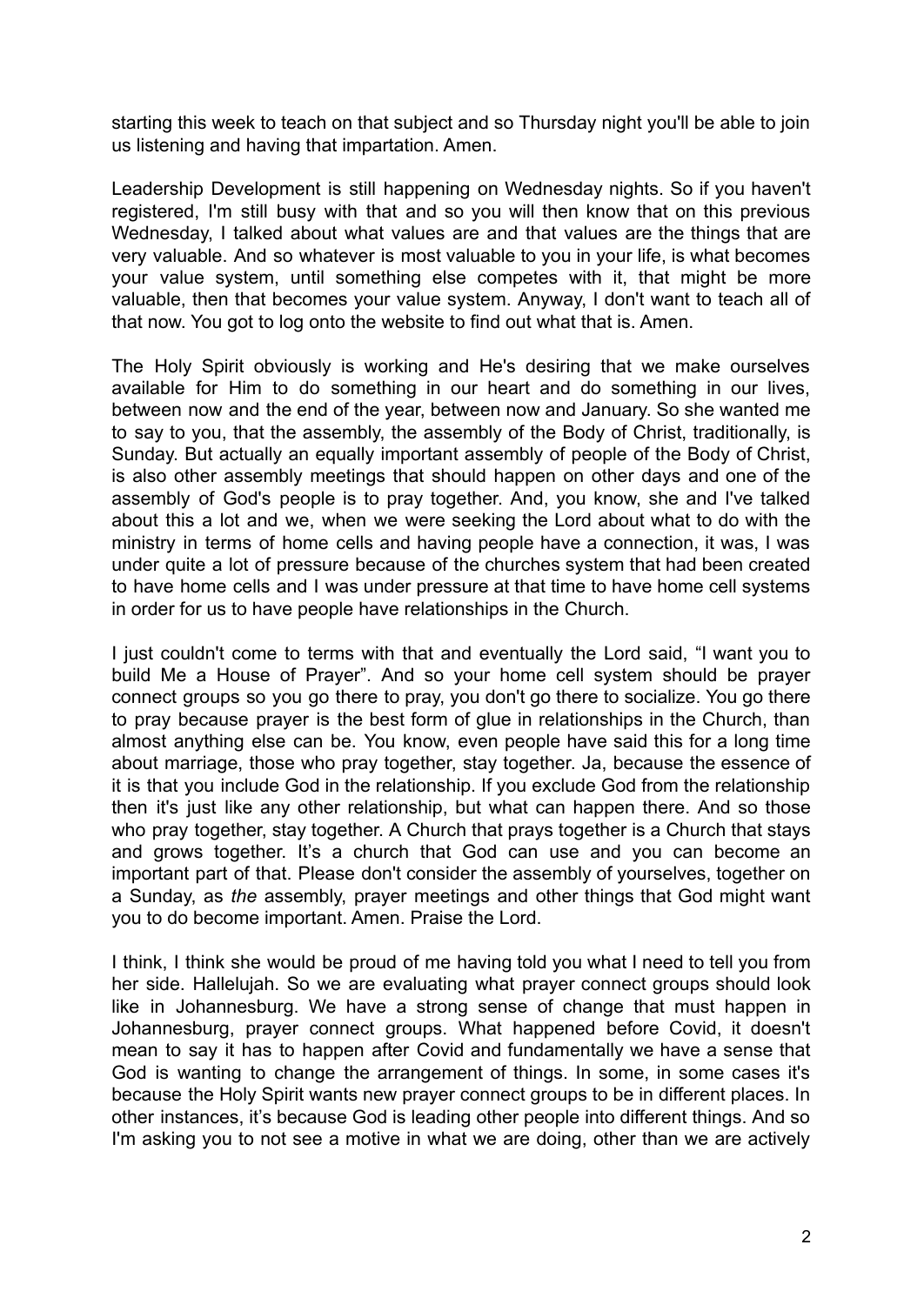seeking God about what we should be doing on prayer connect groups in and around the Johannesburg metroplex. Amen.

We want more prayer connect groups, we want more prayer going out, and we want more consistent assembling together. And so we wanted to be more distributed and have more places where the people can go to, rather than just two or three places where lots of people go to, because then we might as well have prayer here. And so the reason in Joburg, we don't have prayer here is because it's on a, during the week, it's difficult to get through the traffic, get away from business and come here.

In Witbank we have prayer as a single prayer connect group there because it doesn't matter. Even if there's traffic over the bridge there, it still only takes you about 20 minutes to get to the Church in Witbank, you know. But here it's a little different, it's a little different. So that's why we meet in homes. But if you're driving 20/25 minutes to get to someone else's home because it's a comfortable relationship for you, maybe it's time for you to change and go and find something else and by the Holy Spirit we're going to be led that maybe you're going to be doing something else that He's leading you to do not because it's comfortable for you to do. Hallelujah, hallelujah. Some of you are looking, "What's going to happen here?" Yeah, God is doing something. Praise Jesus.

I'm preaching on the power of resurrection. I'm going to read to you from Colossians. First, I'm going to read to you from Romans chapter five verse 10 out of the Amplified, **<sup>10</sup> For if while we were enemies we were reconciled to God through the death of His Son, it is much more [certain], now that we are reconciled, that we shall be saved (daily delivered from sin's dominion) through His [resurrection] life (Romans 5:10 AMPC)**. So daily, daily, you have the power of resurrection living in you to deliver you from the things that your natural body wants to control. Praise God for that. We are reconciled to Him.

Colossians chapter three verse 1-4 in the passion translation. I'm just reading a few scriptures here and then I'll get to talk to you. So it could be you know, in the way that things were done in the Old Testament is that someone would get up, and they would just read scriptures, and someone would just read scriptures in the synagogue. And then if you were a Jewish, if you were a leader or a rabbi or a teacher, then you would be able to expound on what you thought the scriptures meant. You know, but oftentimes, we just read scriptures, morning prayers, evening prayers that would go pray and they would just read scriptures and then they would pray, according to the Scriptures, it was a Jewish tradition. You don't always need explanation. The Word of God has power in itself to change you. Amen. But stick with me.

Colossians three, verse one. **<sup>1</sup> Christ's resurrection is your resurrection.** Christ's resurrection is your resurrection. **This is why we are to yearn for all that is above, for that's where Christ sits enthroned at the place of all power, honour, and authority! <sup>2</sup> Yes,** *feast on all the treasures of the heavenly realm* **and fill your thoughts with heavenly realities, and not with the distractions of the natural realm. <sup>3</sup> Your crucifixion with Christ has severed ties to this life, and now your**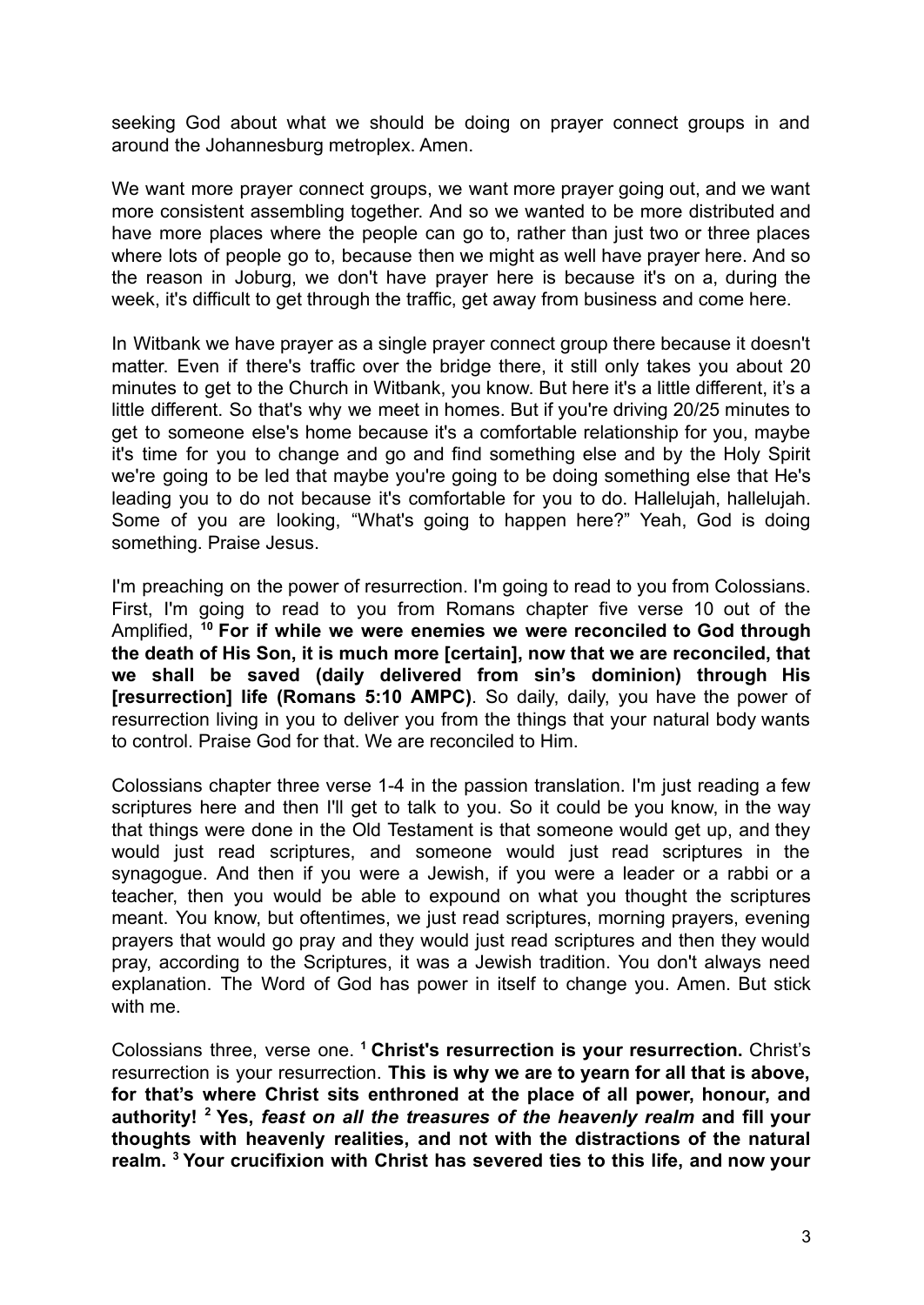## **true life is hidden away in God in Christ. <sup>4</sup> And as Christ himself is seen for who he really is, you who really are will also be revealed, for you are now one with him in his glory! (Colossians 3:1-4, TPT)**

You are now one with him in his glory and we are to yearn for the things that are above and not the things that are in the natural world because Christ's resurrection is my resurrection. Okay, so what has resurrection power got to do with my everyday life? So you just have to hang with me if you watch the video, if you watched this morning's message, I can't help it if you want to do it twice, you're just going to have to hear it twice, you know. But I'm going to just describe a typical day to you of a typical person, yours might differ a little bit but this is a typical day. A typical day would be, you wake up in the morning, get out of bed, you may put on a casual set of clothes, brush your teeth, maybe go make a cup of tea, maybe you have a devotional time, maybe you make breakfast, maybe your job requires you to dress with a tie and suit, maybe formal dress, maybe it doesn't so you can be casually dressed from when you get up in the morning.

You will prepare to go to wherever it is that you have to go to, you go get in your car. And if you're going to work and you go to work every day, you can put your car on autopilot, you don't even think about it you just know when to turn left, when to turn right and where to go. And you will find yourself getting there almost without thinking. Right? And so you will then begin the activities of your day, and so you will have work that you have to do. Might be administrative things, you write down stuff, maybe you, writing doesn't happen too much anymore, it's all about easy stuff, you know, type some stuff, speak into a computer, speak into a phone I don't know whatever else you do, you know, might be speaking to people on the telephone. And well you might have a body break, you might have a food break, lunch break.

You might have a few breaks during the day, but you will find that your job gets you to a time of the day where it's time to go home, and you will come kind of close up shop and you'll go home. And when you get home depending on whether you have children or you don't have children, depending on what kind of you're single or married, or whatever the case might be, you'll find yourself in a routine of doing things. When you get home, you might take your work clothes off, you might want to exercise, you might want to shower, you might want to do a few things around the house, have something to eat and then you might find yourself working again, a lot of people work at home into the night. You might find yourself providing yourself with some entertainment, however, whatever form that might take until you get to the point where you're ready to go to sleep again. And so we know that you got to do this because your natural body requires you to keep it alive. Yes? Your body needs things and so depending on if you're at school, at college, at work, wherever you are in your life, you have a routine, things that are going to happen to you. And as you go about these normal normalized things in life, you might ask yourself the question, well what has the resurrection power of God got to do with this because this is where my real life is? Huh?

Come on now. I know it's Sunday afternoon. It is possible that maybe you had a big meal at lunchtime. And you know there is an Afrikaans saying "Magie vol ogies toe"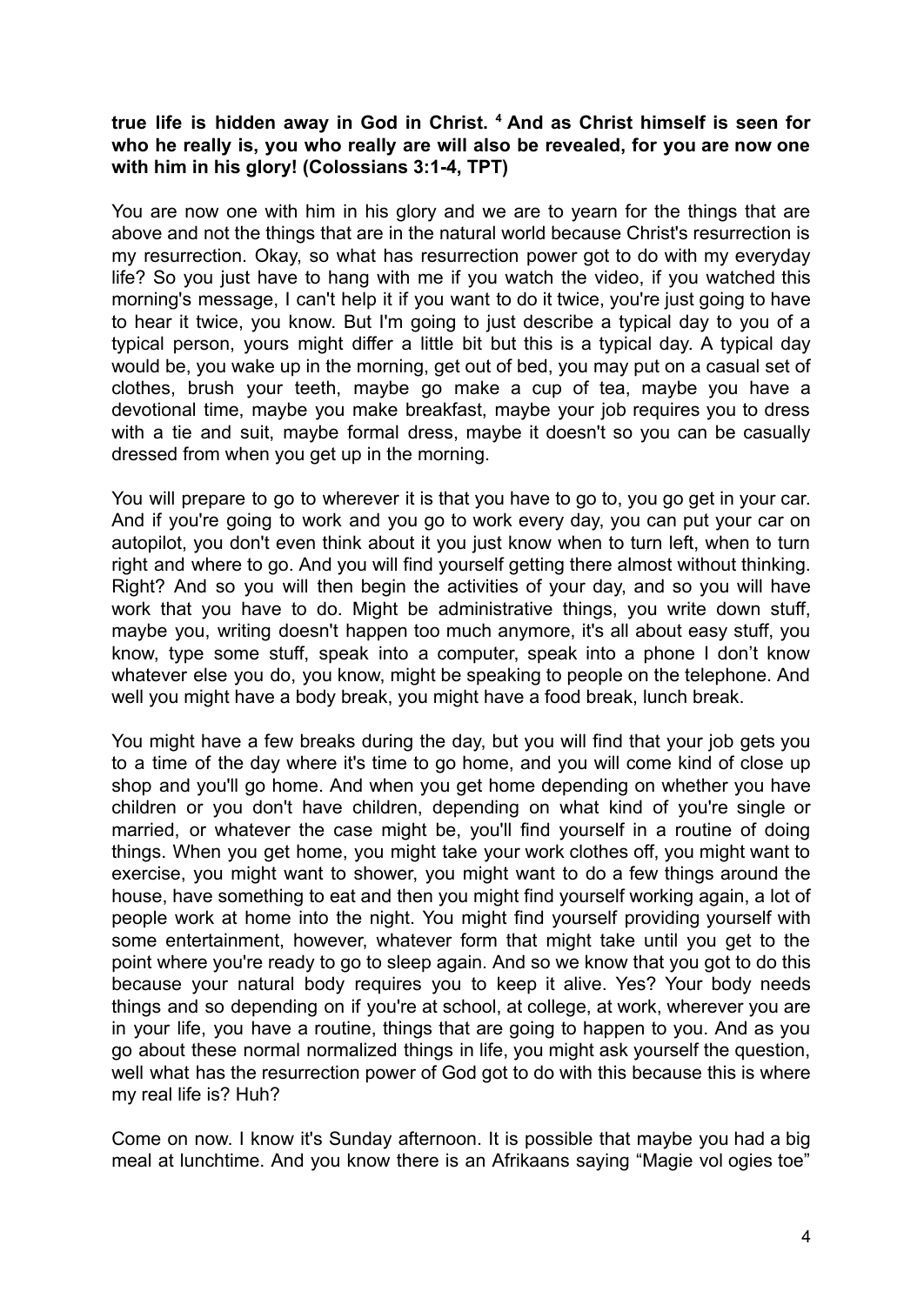Don't fall asleep on me here. Stay with me this afternoon now. Come on. Are you with me?

So as you go about your natural life, you may be convinced, you may be convinced that actually your life is all about these natural activities. So then how do I live all these natural activities and say, "But Christ's resurrection is your resurrection too"? What is the resurrection power of God got to do with me while I'm living my everyday life? Hey? I'm going to answer that question for you in a few minutes.

I'm going to go to second Corinthians chapter four, verse seven. Again, this is the passion translation. **<sup>7</sup> We are like common clay jars that carry this glorious treasure within, so that this extraordinary overflow of power will be seen as God's, not ours. (2 Corinthians 4:7 TPT)** So there's a glory and a treasure in you that must flow out of you. So as it flows out of you, it will not be seen to be not your glory, but God's glory. **<sup>8</sup> Though we experience every kind of pressure, we're not crushed. At times we don't know what to do, but quitting is not an option. <sup>9</sup> We are persecuted by others, but God has not forsaken us. We may be knocked down, but not out. <sup>10</sup> We continually share in the death of Jesus in our own bodies so that the resurrection life of Jesus will be revealed through our humanity.** I'm going to say that again, **we continually share in the death of Jesus, we continually share in the death of Jesus in our own bodies, so that the resurrection life of Jesus will be revealed through our humanity**. **(2 Corinthians 4:8-9 TPT)**

We want to share in the death of Jesus constantly, so that the resurrection life of Jesus can be revealed through our humanity. That means that you; born again person one, are not just like every human. When you received Jesus as your Lord and Saviour into your life, you became a completely different being. So let's be clear, when Jesus comes to live in your heart as your personal Lord and Saviour, it doesn't change the colour of your eyes. It doesn't change the slant of your nose and alone behold, it also doesn't stop the aging process. Right? So there is something that happens on the inside of you that is far more powerful than what's happening on the outside of you. And so the Scripture in the way the Apostle Paul is speaking is he's saying, the things that are happening to you on the outside, let, you should identify with the death of Jesus, so that His resurrection power might be revealed through your humanity. So, what this means is, whatever habits you have in your life, whatever troubles you have in your life, whatever things are happening into your natural world where you're living in, the resurrection life of Christ, as it is released out of your spirit, will actually be revealed in your humanity. Wow.

So this is, this is something this is really something special because, because I don't have to live according to whatever my desires, whatever my motivations, whatever my instincts my human instincts want me to do. I can live every day with the death of Jesus, identifying with the death of Jesus. So verse 12 says, Well, I think let's read from verse 11. **<sup>11</sup> We consider living to mean that we are constantly being handed over to death for Jesus' sake so that the life of Jesus will be revealed through our humanity. <sup>12</sup> So, then, death is at work in us but it releases life in you. (2 Corinthians 4:11-12 TPT)** So death is at work in you so life can be released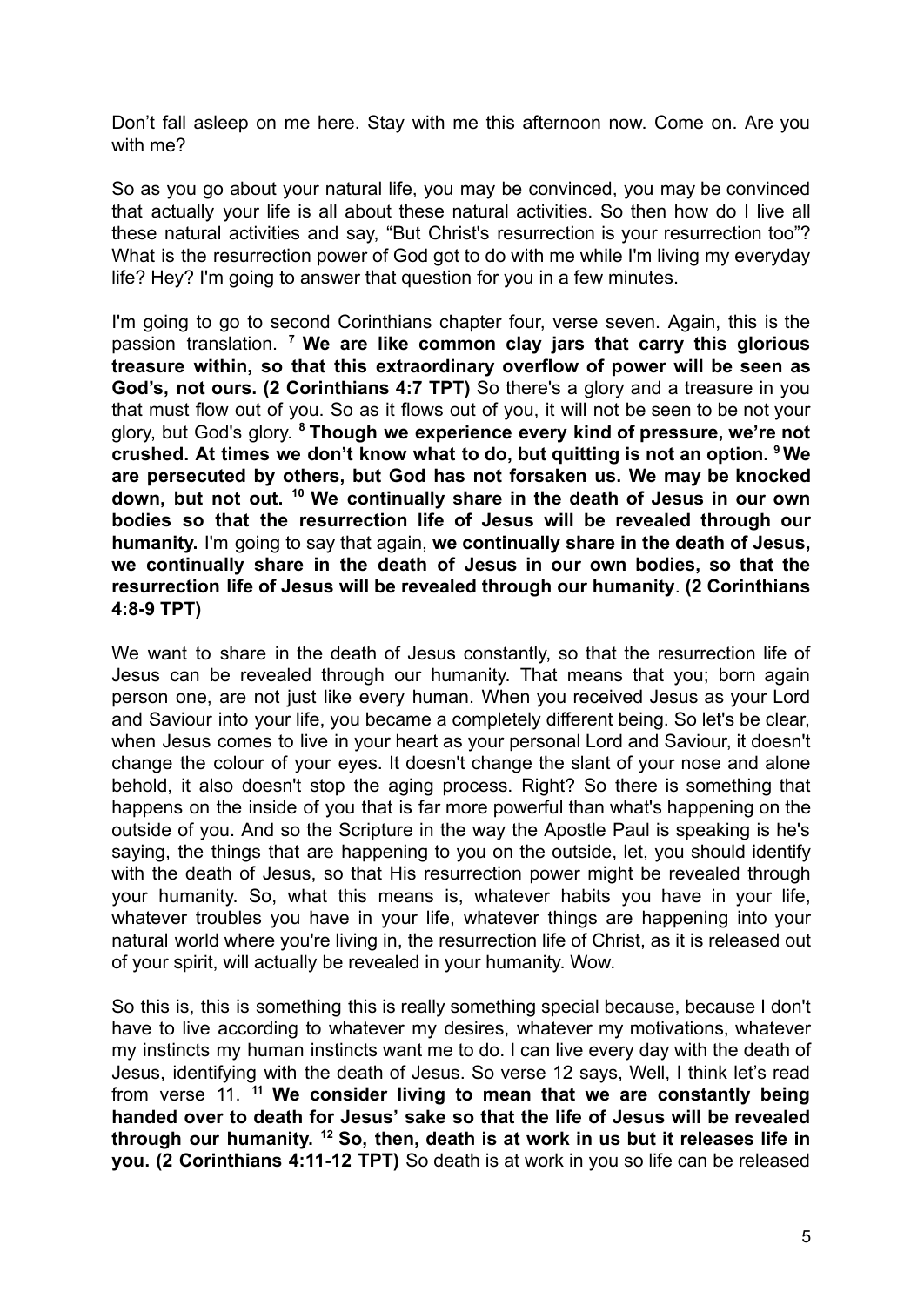through you and to others. **<sup>13</sup> We have the same Spirit of faith that is described in the Scriptures when it says, "First I believed, then I spoke in faith." So we also first believe then speak in faith. <sup>14</sup> We do this because we are convinced that he who raised Jesus will raise us up with him, and together we will all be brought into his presence. (2 Corinthians 4:13-14 TPT)**

A lot of people see that as a future tense thing. This is a very present tense thing that we will be brought into His presence daily. If we identify with the death and the resurrection power of God, how do I know that? It's in the rest of the Scripture. **<sup>15</sup> Yes, all things work for your enrichment so that more of God's marvelous grace will be spread to more and more people, resulting in an even greater increase of praise to God, bringing him even more glory! (2 Corinthians 4:15 TPT**) So we know that He's giving us access to His presence, so that we can identify more and more with the death of Jesus so that we can have more of the resurrection power of God in us.

Stay with me here. This might sound like, I got a lot of Scripture, that seems a bit like heavy scripture. It's not too heavy. Hold on, hold on. **<sup>16</sup>So no wonder we don't give up. For even though our outer person gradually wears out, our inner being is renewed every single day. (2 Cor 4:16 TPT)** There's two distinct things happening here at the moment. My outer person is busy dying. And it doesn't matter how old your child is, little ones, when they are born, they start dying. They will grow first. But even in their growth, they are busy dying. Because you can't live until you're born. When you're born, you instantly start aging. Even though for the first 30 years of your life, your growth is youthful strength building. Eventually that tide turns. And the thing that was now your strength now becomes something different. And your clay jar, the aging process doesn't stop - it continues.

It's an amazing thing that even though our clay jars that we live in, our bodies, are decaying and aging, our inner man is renewed every day. You've got two separate forces that are at work at the same time. At the same time that your body's decaying, you got an inner man that is increasing in life, is growing in life. It is getting more powerful and stronger. This is why, one of the reasons why, when Pastor Lynn… How old were you when you actually joined me in the ministry, Pastor Lynn? Sixty? I think you were 60/61 - somewhere roundabout there. Pastor Lynn joined me in the ministry when he was 60/61 and then immediately started thinking about, "Five or seven years I'll be with you and then I'm gonna retire." It was like, something like that, you know, at those times. Your mindset changed later because I kept speaking to him. I don't believe in retirement. I don't. I don't believe in retirement. The world says you must retire. I don't believe in retirement.

I began to speak to Pastor Lynn and I said, "Pastor Lynn, you can't think about retirement. Because actually, the Christ that's in you is becoming more and more valuable to the church as you get older." Isn't that what we started to talk about Pastor Lynn? And so, now he's 77, you're already 77? And to speak, like Kenneth Copeland, you know, he was talking recently. I watched him and he was saying, "I'm not 84, I already hit 84. I'm now almost going to 85. So don't call me 84, I'm nearly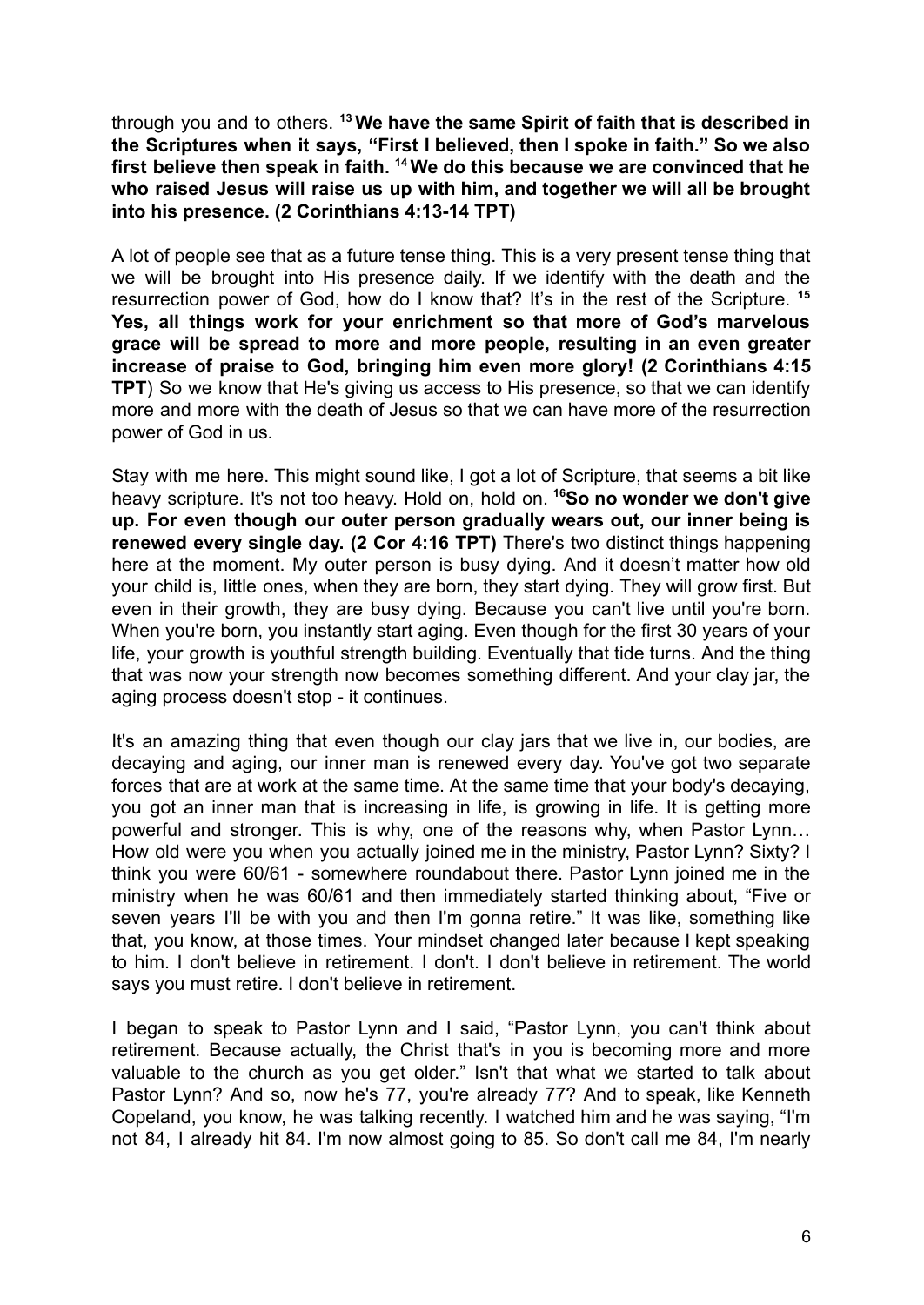85. And I'm heading to 120." That's what he said. So he's not 77, he's already hit 77. He's on his 78th year.

But I said to Pastor Lynn, "You can't retire because the value of the inner man that has grown day by day in you becomes more valuable to the body of Christ than the outward man that is decaying." As your outward man is decaying, if you are living in the resurrection power of Christ, that resurrection is strengthening the inner man, which means the power that you have access to is more than when you were younger. This is not a time to say, and this is a very common statement: "This is the age of the young people". Well, it might be but let me tell you, God has a way and His ways, the way that's going to stand - that the renewed man that is grown increasingly renewed in your natural body is getting stronger. The younger people, they might have the energy and they might have the passion and they might be and they say, you know, we want to serve God. But there's stuff that's happening, older people that's got to be tapped into because they have a renewed life, a stronger life, identifying with the resurrection power of God. Hallelujah.

This process can begin any time of your life. Hallelujah. Because we don't focus our attention on what is seen but on what is unseen, for what is seen is temporary but the unseen realm is eternal. What is the resurrection power of God got to do with the person that brushes their teeth every morning? You got to do the best you can to keep your clay jar body in the best condition that you can. And that might vary from different groups of people. Yes? But you should keep your clay jar body in as good a condition as you can. Well, how do I say that? Because the Bible says your body is the temple of the Holy Spirit. Your body no longer belongs to you. It was bought with a price and so you have a responsibility to keep it good. Amen.

I abused my body yesterday, I made it ride nearly 70 kilometers and I'm paying the price for it today. Hallelujah. Along with a few other people that did that with me. Praise the Lord. But it's a part of our life that we - you cannot get away from the fact that you have to eat some food. You can't get away from the fact that you should brush your teeth otherwise they will fall out. And then we have to call on some dental technicians to put false ones in so that we can keep going. Right? But it is a fact that we actually need to take care of these clay jars. So what do these clay jars need? These clay jars need an environment where it can thrive. Come on. Stay with me here. Your clay jar needs an environment where it can thrive. What do we do without the resurrection power of Christ?

Take someone who's not born again, doesn't know Jesus. Let's assume as far as they are concerned, they grew up in a place where they were never taught about Jesus. They were never taught about Muhammad. They were never taught about any other kind of God. They just grew up in an environment where there was no God. What is required of them for their jars of clay? What is required, it doesn't matter what environment it is, even if you go into the jungles of Brazil, right? And you find groups of people there. They are doing things to preserve their jars of clay. They're catching fish, they're killing animals, they're eating roots, they're doing things. You will find that they've even found in herbalistic things, things that can clean their teeth; things that can keep their bodily functions working normally and properly.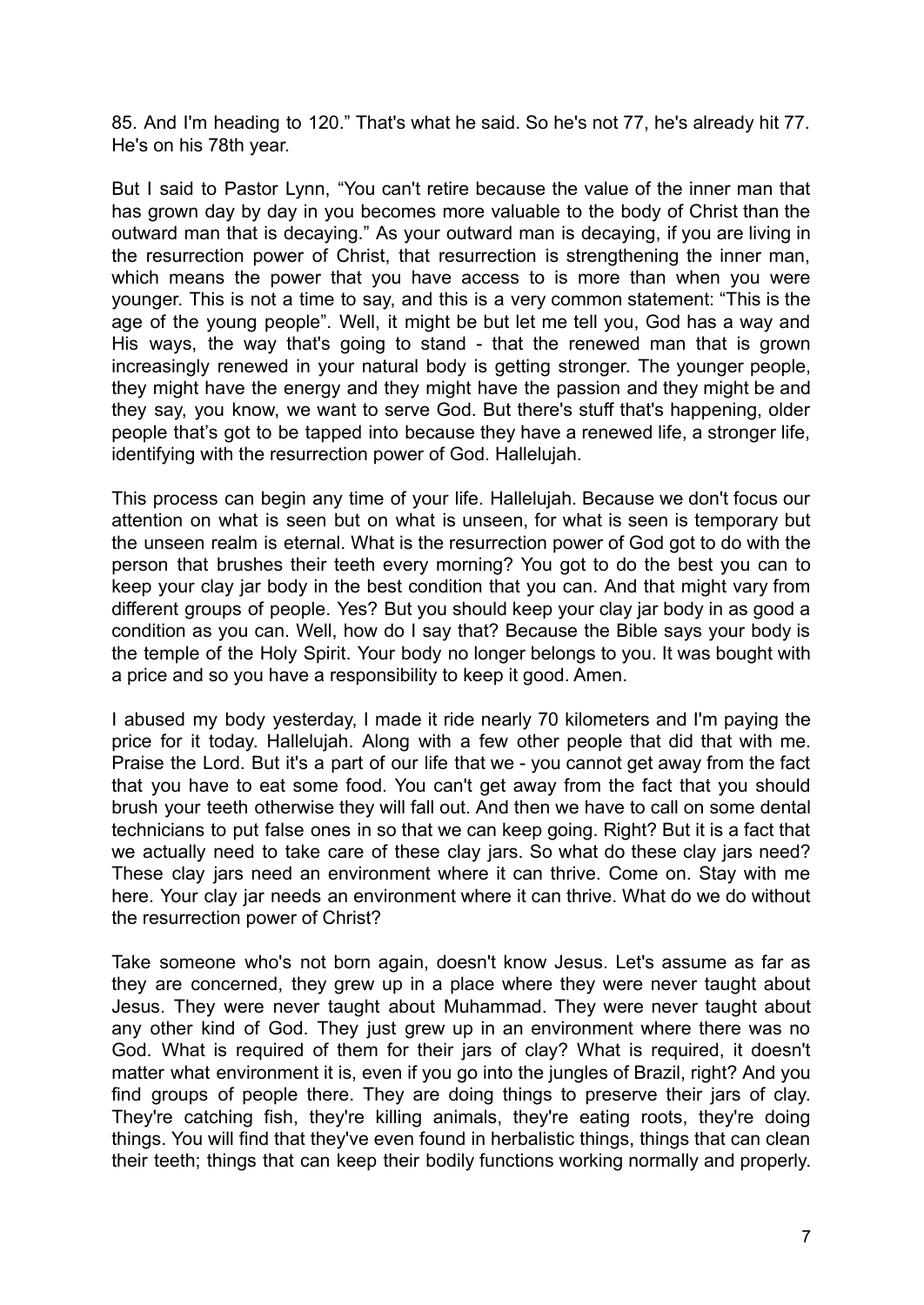You will find that their bodies have adapted to drinking the waters that they are living in the environment in. Because if you're born, you're born with a jar of clay and it requires an environment for it to thrive in.

To be honest, we have the most advanced and the most spectacular environment in all of human history that human jars of clay are currently living in across the world. There has never been less poverty in the world than there is today, although it's still there's a lot of poverty. People lived years and years ago, people lived with day to day life on a daily basis and their lives were threatened by other tribes and other places, people that were stronger, fitter, wanted to come and war, wanted to take stuff away from them. I mean, there's been, even in the times of Jesus, the Jewish people, they were dominated by another group of people. And they were forced to actually in many cases be slaves to the Roman soldiers. Come on now. Your jar of clay needs an environment that it can thrive in, that it can operate in. So, that's true whether you're a Christian or not a Christian.

Then what is it that makes the Christian different from the non-Christian? It's not just the fact that you got born again. Born again is important. That means receiving Jesus into your heart, making Him the Lord of your life. And that's the key thing, making Him the Lord of your life. Because you've heard me say this many times, I'll say it again. If I have to teach, preach to you about the gospel of the Lord Jesus Christ, and I say, "You need to make Jesus the Lord and Savior of your life, otherwise, you're going to go to hell." The minute I say that, I'm just making an assumption that you already believe in hell and heaven. That means you then already a heartbeat away from receiving Jesus as the Lord and Savior and may already have done so. Because how can you believe that there's a hell and heaven and not have made a decision at some point already? I want to go to heaven not hell. Right?

Even though it may be beneficial in a given service and in given environments to teach on heaven and hell, so that people can understand that actually it is better to go to heaven. The calling that God has called me to is to teach you that God didn't, so if you're saved, you're not just saved to go to heaven. And then I must live like everybody else. God saved you so that you can become spiritual. So, what's the point of being a Christian? The point of being a Christian is so you can become spiritual? Come on, you guys know this about me a long time already. What's the point of being spiritual? Only spiritual people can bring heaven to earth. Humanity's trying to take earth to heaven. They're sending people to Mars and to the moon and all those other places and they are trying to put photographs into the other galaxies, and they're looking for holes that they think some other civilization can be in that hole somewhere there because they don't want to be alone, the only beings on the universe. They're trying to find a purpose and a meaning. They're trying to send earth to get to heaven. But actually, heaven - it's our job to bring heaven to earth.

If I'm going to live as a Christian, that is like everybody else - I'm glad you're going to heaven. But you have no value to God, or to the body of Christ, if you're living like everybody else. Because you were not designed to live like everybody else. The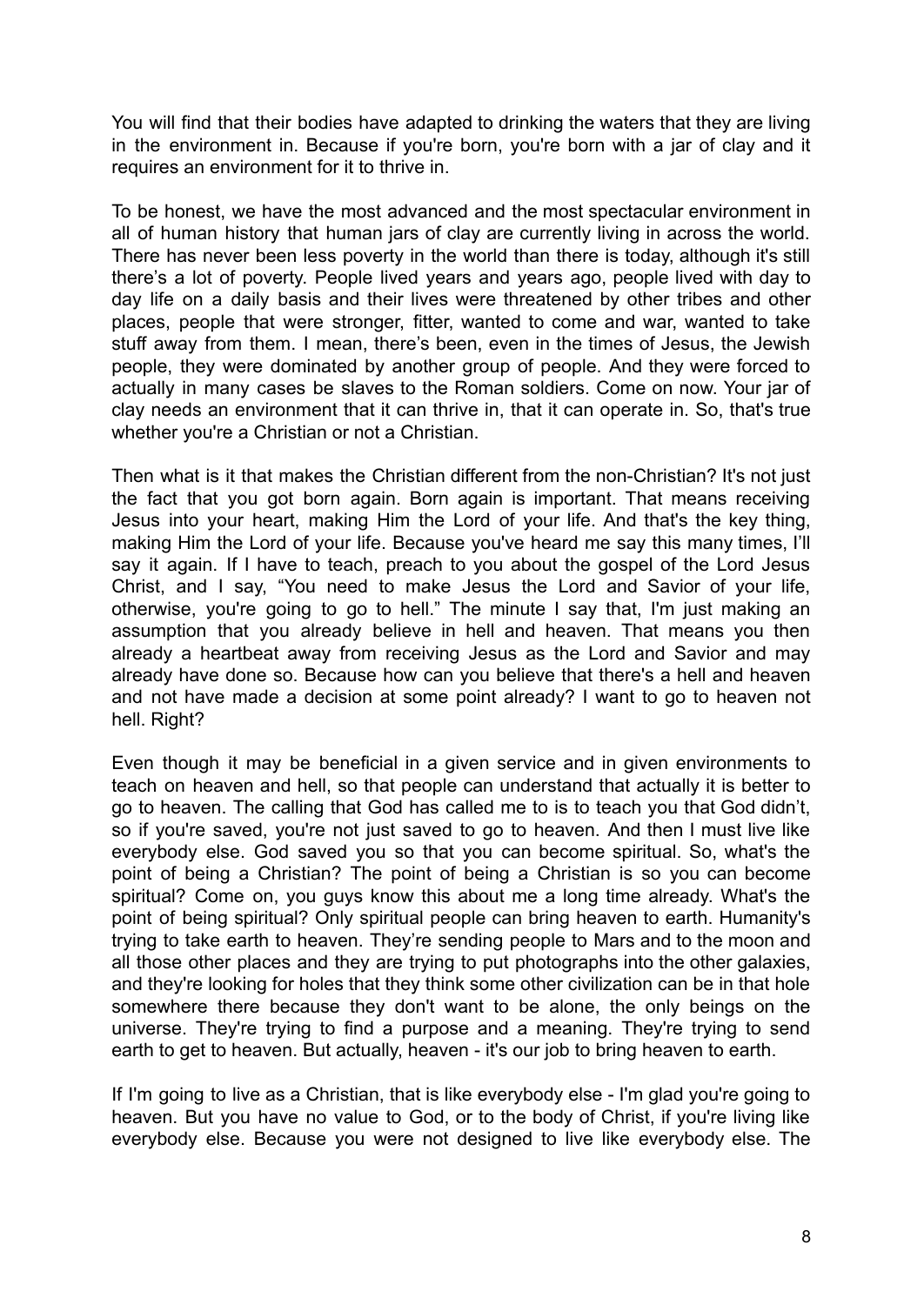minute you invited Jesus into your spirit, and He occupied your spirit man, the Bible says you became a new creature. A whole new creature.

It wasn't just a new beginning for you, it's a whole new creation beginning for you. Old things have passed away, all things have become new. You're a new creature, because Christ lives in your spirit. The real Christ that is in you, is wanting to reveal the resurrection power of the Father through you. I said this to you last week, bear with me again as I share it with you again. If I fell down right now in this pulpit dead, boom! My body just crumbles. My spirit man will still be standing and my soul and my spirit man will probably be watching you all go crazy, trying to revive me or do something. My spirit man and my soul will be watching you, but in the meantime, I will probably have my eyes fixed on glory and the heavenly realm that is only just a matter of a visual experience close to us. Heaven is not some far away journey that I have got to take that's going to take me a long time to get there. It's just that you can't see the realm of the spirit because we can't live there in our three-dimensional being.

So, Pastor John, how do you know this? How do you get this information? Well, there's a story of Elijah and the armies that were surrounding them, and his servant said, you know, "We're done for." And so, he asked the Father and said, "Lord, open his eyes and let him see." And the Lord opened his eyes and he saw all the armies and the chariots of God all in the heavenly realm waiting, ready to be available to the prophet Elijah, like this in a heartbeat. He saw in the heavenly realm all of God's capabilities. So, the heavenly realm is not something that is a far a thing far away. It's right close to us. The angels are here around us. Devils try to come and creep in and make nonsense with us too, say things to your head, and make you feel emotions.

The spiritual dimension is not something that is far away, it's right here. If I had to die, my clay body had to die, I would instantly be recognised by the angels and probably my own angel that is delegated to me would probably grab my spirit and immediately start ushering me into the presence of God and the throne of God where we would have something happen there. I don't know what would happen, but I know something will happen, there will be a recognition that another saved one has entered into the glory of God. Hallelujah. Praise Jesus.

It is exactly right Ps Lynn, in a (Ps. John clicks fingers) in a twinkling of an eye – just like that, you won't even blink and I will be gone. Glory, that is why we don't have to struggle with death. We are alive eternally. So, you have this life that is in you, this eternal Christ, resurrected Christ is living in you. Now, I ask you the question – why would you want to live in the realm of your senses, and fix everything with your intelligence, and with your education, and with your opportunities, when you could rely on the resurrection life of Christ? This takes a whole different kind of thinking for us to depend on working with the resurrection life of Christ in us. Hallelujah.

If God's Word is at work in you, if God's Word is at work in you, then Jesus' resurrection is your resurrection. This to me is one of the greatest things that I can share with you, that is becoming a greater revelation in me, because as my jar of clay is decaying, so, my spiritual life is increasing. The revelations that I can share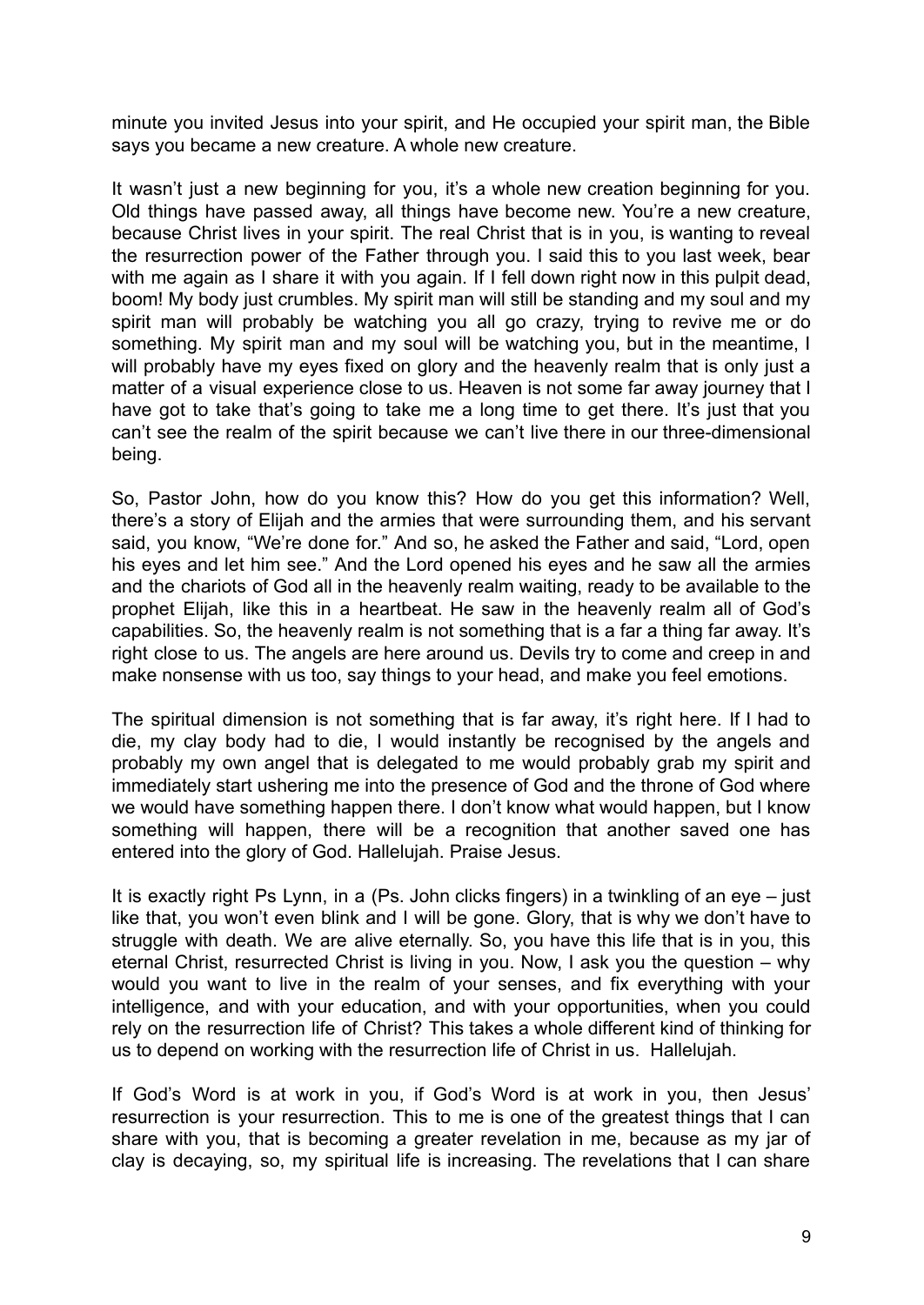with you today, are not because I wasn't pursuing God years ago, it was because revelations that I needed to have as a foundation needs to be established so that more revelation could come. The good news is that as I have increased in revelation, and I am a messenger of God to you, God can make these revelations alive to you quicker than I had to learn them. Partly, because as we learn what this power is that's in this community, we will learn together.

If we are living the resurrection power of God, we have something that others don't have. Just bear with me for a minute if I say to you that Jesus was living in the power of God that was going to resurrect him. And if you stick with me for the next couple of weeks, I will prove this to you. Because if you read in the book of John, He talks about His death and He talks about that He is going to go to the Father, but that the Father is going to be glorified in the Son and that the Father is going to honour the Son. He was already talking about the power of the resurrection that was to come. In a little while you will see me, anyway. He was talking about His resurrection. He knew the power of God was going to be there to resurrect Him.

Now, the power of God was already working in His clay jar – His jar of clay that He was living in and that power that is the resurrection power, elevated Him out of the normal environmental controls that dominated everybody else's life. If you don't believe me, go and walk on water tomorrow or tonight. Go to a swimming pool and start walking on the water. Jesus was able to tap into the resurrection power and I am just using that for a moment, because I am talking about the power of the resurrection. But it is the same power of God that was working on the body of Jesus, that allowed Jesus to overcome an environmental thing and walk with a human body that is naturally impossible to walk on water. He was able to walk on water because the power of God was resting on His natural body that came from where? The unity of spirit life that was in Him that He had with His Father. He was able to tap into the life of the Father, the power of the Father, by the Father's will, in the appropriate time. Because Jesus didn't walk on the water every time He wanted to go someplace. But in that moment, in that time, it was the will of God that He tapped into the power of God so that He could come walking on water.

Ok, what about this? Why don't you go and lay hands on the next bottle of water and turn it into wine and start your own winery? So, what happened was that Jesus tapped into a power of the Father that took a process. Listen, there's a lot said about the process of seeds that are planted, and grapes that are grown and it's a seven-year cycle to get grapes, that come to bring them to maturity wine. But listen, at the end of it He took water and made it into the finest wine. The power of God, His Father that was working in Him allowed Him to be dominating His environment. He was never dominated by His environment.

Oh, we've got to go to the other side, the Father wants me on the shores of the sea, let's get in a boat and go boys, come on. So, while they are on the boat, this big storm comes. Hey, this storm is too big for us, wake Jesus up. Jesus, don't You care that we are dying? He says, "Where's your faith boys?" Go read it for yourself. He says, "Where's your faith?" What's He telling them? If you're hanging around Me, then the Father's life that is on Me, is available to you. You can take care of the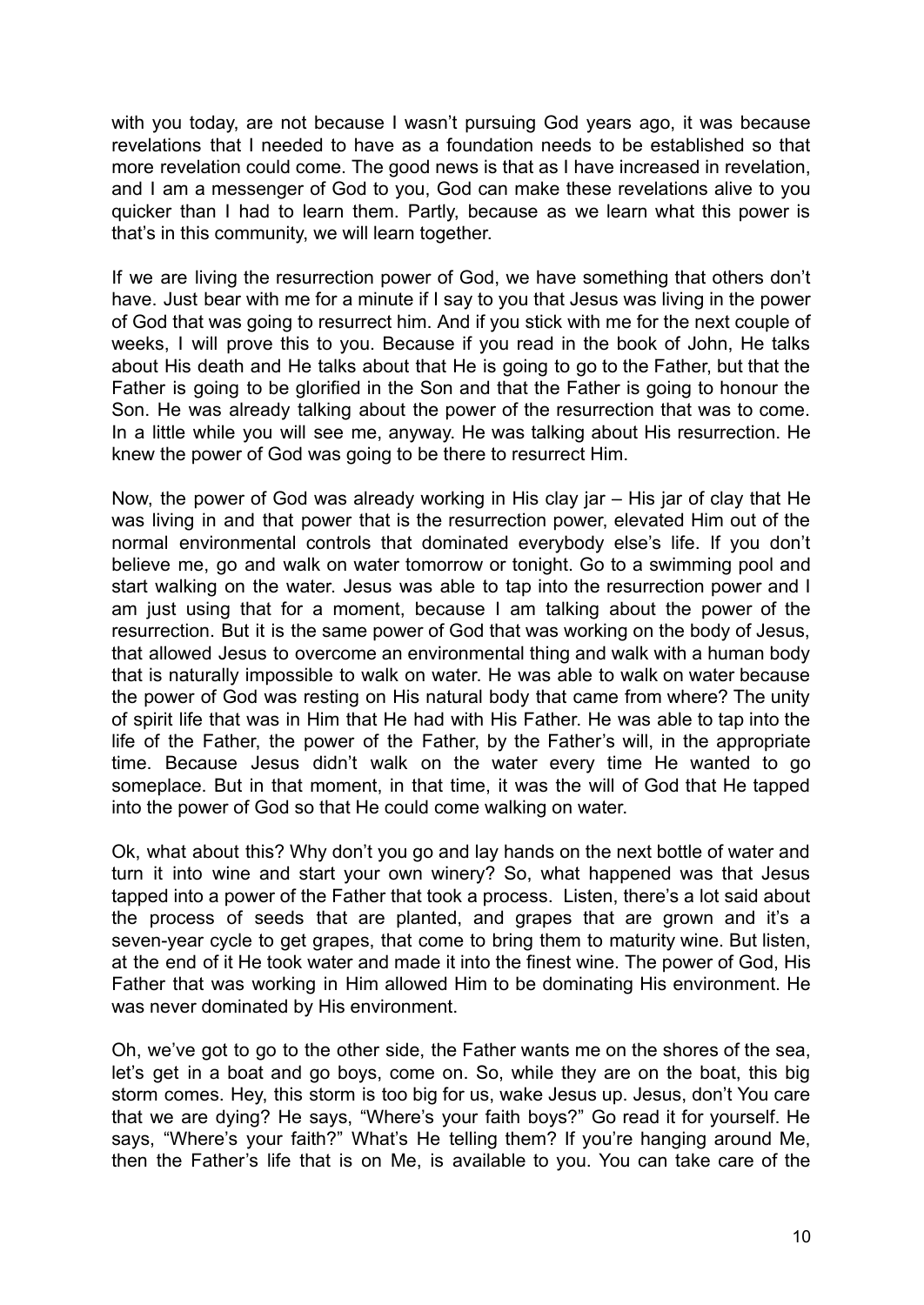storm as well as I can, if you believe in the Father's power that is upon Him. Hey, wind, be quiet, waves, calm down. What manner of Man is this, that He can speak to the weather, and it will obey Him?

These are the same disciples that cast out demons. These are the same disciples that laid hands on the sick and went from city to city under the authority of Jesus – same disciples. What manner of Man is this that the winds and the storm obey Him? Jesus understood the power of God that elevated Him out of His natural environment in the time that the Father needed or permitted for that to happen. Have I convinced you enough? There's a lot of other examples that I can give you. Have I convinced you enough that Jesus was not dominated by His environment but He dominated the environment? There was nothing about His environment that could control Him.

One more point – the whole might of the Roman empire was against Jesus when He stood in front of Pontius Pilot and Pontius Pilot says, "Don't you know that I have the power to take your life?" Jesus said, "No, no, no, you don't understand. You can't take My life, I give it freely, because that's the way it's got to be. But if I needed to call on legions of angels to come and rescue Me they would obey Me in a second. You don't have power over me." Nothing in the environment had power over Jesus.

Jesus' resurrection is my resurrection. Didn't I read that to you out of the Bible? Jesus' resurrection is my resurrection. I am here to tell you today, it's time for you to be lifted up out of your environmental circumstances, and stop behaving like other human beings, and behave like Jesus Christ. Behave like a resurrected one, behave like Christs' life – the power of the resurrected life of Christ is in you.

Is it not Jesus who said to His disciples after He cursed the tree or He just spoke to the tree and said, "No one's going to eat of your fruit again" and the next day? The tree is dead. And they are making a comment to Jesus, and because it has died from the roots. Just one word from Jesus and in 24 hours, a tree that probably took 10 years to grow or longer, is dead in 24 hours. And so they start talking to Jesus and Jesus says to them, "So listen, boys, if you have faith, and you do not doubt in your heart, but you believe that those things that you say you can have them, you can speak to this mountain, command it to be removed in it will obey you."

What is Jesus saying? The life that you have in Me, that you are about to experience as the Holy Spirit comes upon you, that resurrection life is so powerful that your environment will have no control over you. You can speak to your environment and it will obey you. Hallelujah.

What kind of, what manner of speech is this? Well, I will tell you that when you begin to understand the resurrection power of God, when you begin to understand it, you begin to see that you might not have a, you might not have a full picture of things that are going to come about in your life going forward. But what you can have confidence in is that whatever comes into your life going forward, you have what it takes to control it. Hallelujah.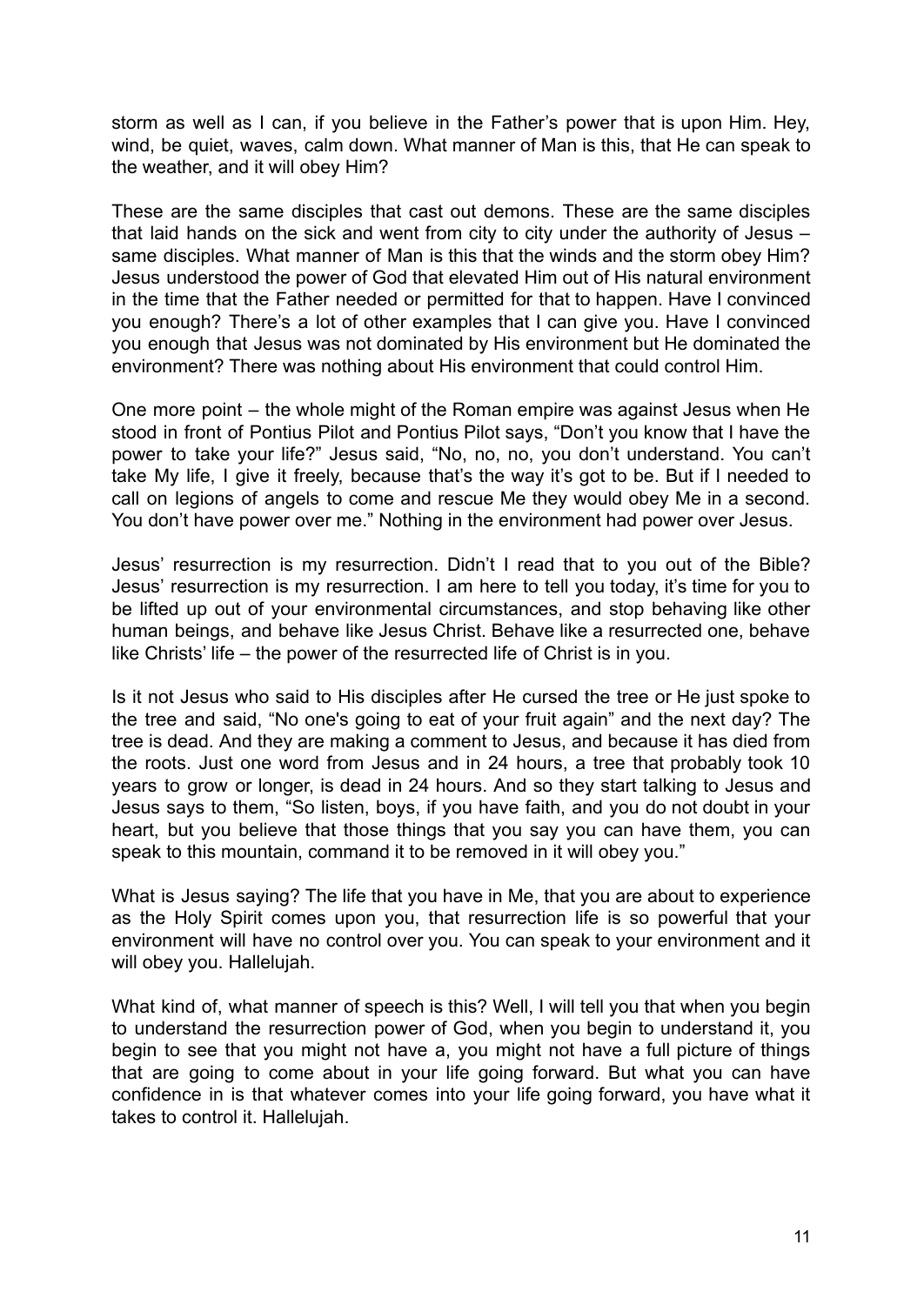Like I said last week, I've got a lot of messages I have got to preach here. So you cannot just take one message, and say, this is, you know, this is right, or this is wrong about what Pastor John is saying. I have got lots of scriptures that I have got to teach you on. Why, why am I teaching you on this? On this resurrection, well the power of resurrection, life of God that is in you? Because chaos is going to increase in this world. I am telling you now, in the next 12 months, 24 months, chaos is going to increase in this world and you better have the life of Christ, the resurrection power of God in you to deal with it. Hallelujah.

God has got stuff for you and me, He has got stuff for you and me. There is stuff out here in the spirit realm, according to His will, according to your gifts, your callings, your divine plan that He had planned and purposed for you, that you should walk in them. From before you were even born, He has a plan for your life. He is about to reveal things to you about the plan that God has for your life. He is about to reveal things to you how you can accomplish the plans that God has for your life. And you are going to need the power of God to get it done. Hallelujah. Praise Jesus.

So I have a final comment to make to you and it is just in the form of a caution and here is the caution. The caution is that when when we preach and teach faith, and we teach this kind of power that is available, you may be tempted to tap into it, and start speaking Bible words into your future, because how do you get the resurrection power into your life? Speaking the words of power. So you may be tempted to release that and say, I speak this and I speak that, I just want to caution you that it takes a time for your mind and your soul to adjust to the Spirit of God Power that is in you, because this is not just as I have said many times, this is not a formula for success, this is a relationship for victory. It is a relationship for victory. Faith is not a formula, faith is about a walk with God. Faith is about living with Jesus. So it is not a formula that you apply and you get a result. This is something that develops in you. Hallelujah. Praise the Lord.

I was listening to Brother Jerry recently and he said this. He said "I don't want to sound like I'm bragging". He used the word braggadocious "I don't want to sound braggadocious" he said, "but I've been in the ministry serving God for 54 years," and he says, "I'm becoming more like Him. I'm much more like Him now than I was before." Well, that is an accurate statement, he should be because his inner man is renewed day by day, even though his outerman is decaying day by day. That is why the Bible is so clear about, you got to honor the elders amongst you. Because it is not about the grey hair. And our modern day teenagers and young people, they do not want to identify with old people, because the old people have to put glasses on and type with one finger on the cell phone. And suddenly that makes them like, you know, you are not with the groove here.

So because you are not with it, you got to use a single finger to tap out your message or text message. And you do not know what Snapchat is, and you do not know what you know, Tik Tok is, and you do not know what all these other things are, you know, and because you cannot use them instantaneously, and you post things in you post things and you want to post it, I have got six posts today, if you are not posting six times a day, then you are not with the young generation. So you are one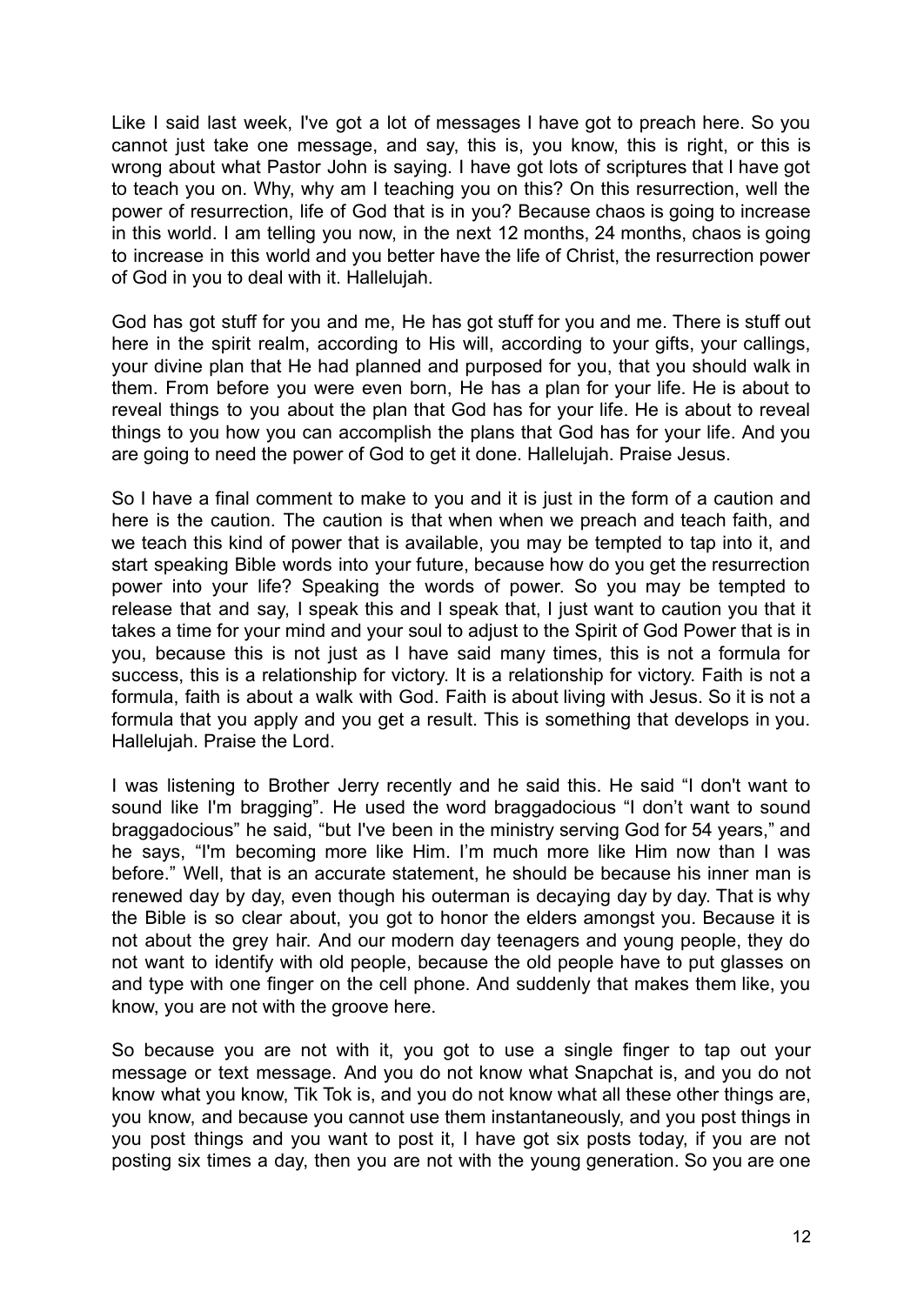of those guys a bit older. I might be exaggerating a little bit but not too much. And so that generation of people find their, these young people find their identity where?

They find their identity in what is being said on the Ethernet, the Ethernet, you know that the whole cyberspace thing, and they are living their lives based on identities of people that they don't even know that are fake and false. And they have no idea what those people actually believe or don't believe. But suddenly, but because they are out there in Facebook and YouTube and wherever that becomes more important than someone like Pastor Lynn who's grown his and spent his life serving God, and he's got stuff to share about God. "I do not want to listen to Pastor Lynne because he cannot work a cell phone properly." Well, he can, with limited value. I mean, I've watched him text with his finger, you know. But the reason Pastor Lynn is with us is because I recognized that he has value spiritually that he's renewed day by day. He is getting stronger, he's getting stronger. That's why our ministry retirement is not a word we speak about. How do you retire from your purpose? How do you retire from God's assignment on your life? How do you retire from relationships that God has divinely connected to you that are supposed to be there forever? You can't retire from that. Maybe you would end up retiring from a formal career function. But you can't retire from your purpose and your assignment and your divine connections and the place where God's got you. Hallelujah. So my caution to you is, keep meditating on these words. Keep meditating on the Bible, let this revelation grow in you. Hallelujah.

One more thing that I said this morning that I feel I should say this afternoon. Maybe two things. Whatever environment you find yourself in right now, you have to start saying this environment is subject to change. It is subject to change. This environment is not going to dominate my future. I'm going to live completely for Jesus. Whatever things may have happened in the past. Those things are past. Did you eat yesterday? Most of you, right? Did you do things yesterday? Please go back and change them. What happened yesterday is impossible. What happens right now and tomorrow is in your control, by the Word of God. It's the control that God wants you to exercise on your emotions, on your intellect, on your walk with Him, release the life of Christ. Release that resurrection power through words, through the things that you get yourself busy with, release it. Start with little things. I start thinking about hey this thing that, that's really hurt me, that's really bad for me. "Shut up, mind. I take authority over what you're thinking. You may not think like that, because you can't change what you're thinking about". That's where you start using the resurrection power of God. By the very thoughts that you have of some things that you may have done wrong or done right or done, whatever in the past, you can't change that. Why go back there? Leave it buried. If you go in and had to stand before the throne room of God and say, "Hey, Lord, do you remember what I did yesterday?" He'd say, "No." "Do you remember that we testified about Your name to that person?" that I remember. The other garbage stuff, I don't remember it.

This is real power. This is the real resurrection power of God. This is what Jesus has resurrected you from. He has resurrection power working in us. We don't have to be poor anymore. He came to bring good news to us. That you poor don't have to be poor anymore. You don't have to be held captive anymore. You don't have to be blind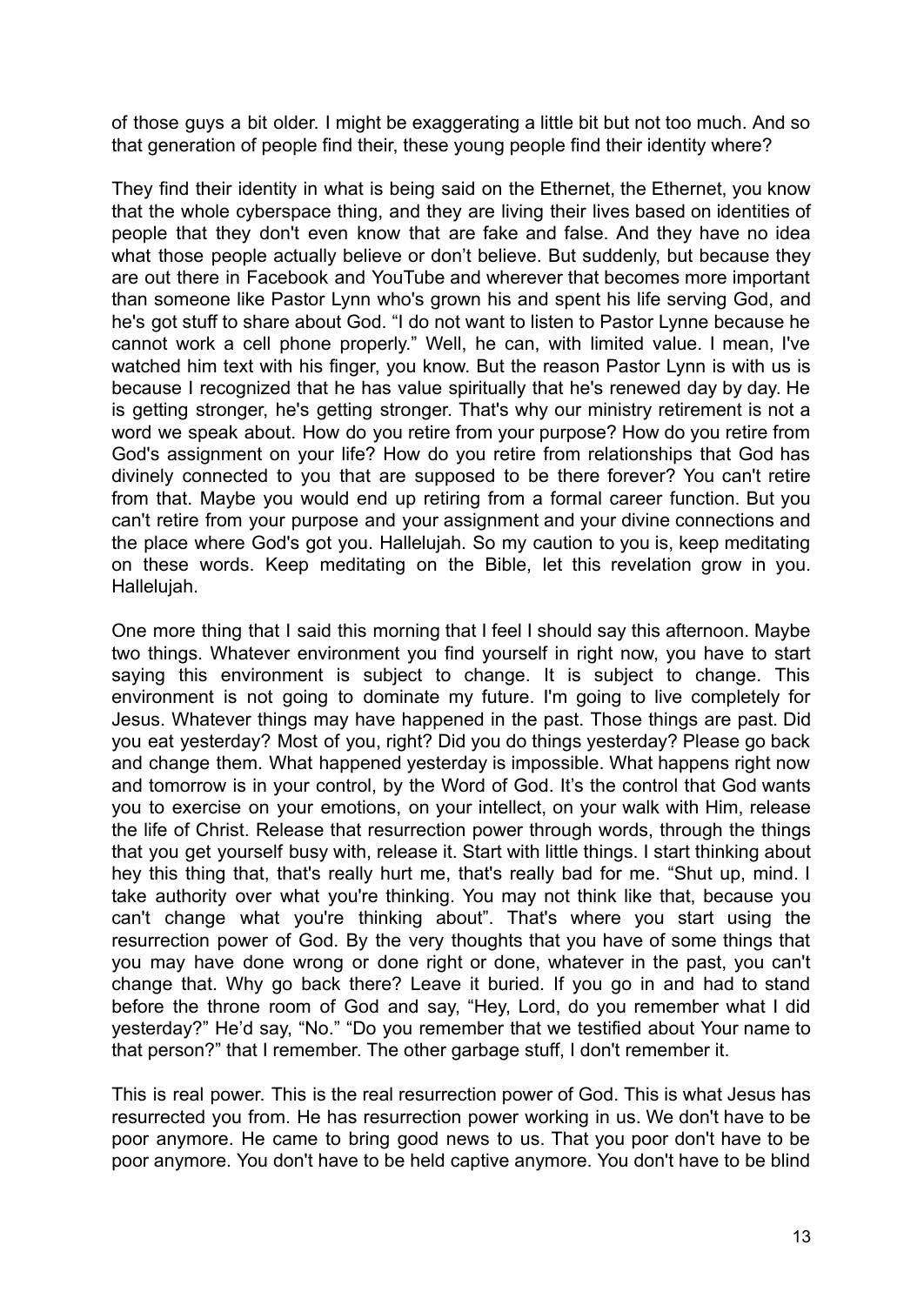anymore. You don't have to be somebody that is in bondage anymore. I have come, I'm anointed to bring deliverance to you is what Jesus said. That's the resurrection power that now works in you. Praise the Lord. Hallelujah.

So just quickly want to say I had a brief chat to Brynn and Miranda in the car. Because mostly I was doing my own thing sitting in the backseat and a few moments, I actually had some time to speak to them. I said, "You know, it has been taught to me by certain spiritual leaders that power is guarded by problems and so the people that have more power are the people that solve problems." So just work with me here. The president of our country has been appointed as the president to do what? Solve problems. What problems have the people voted him in to solve? They voted him in to solve poverty problems. They voted him in to solve economic problems, security problems, all manner of problems that exist in the nation. Right? So people become appointed as directors of listed stock exchange companies around the world and they earn millions and millions. Why? Because they have identified that through their training, through their experience, through the talent that they have. They're going to solve a problem in the company. "Set a new vision, downsize, break up, put together," any kind of economic model, you want to think, "Okay, you're the guy, you can do this. We'll pay you millions to get this done." Problem Solving. In itself, that's correct. But how do you become?

How do you become the person that solves problems? You. You don't have to wait for somebody to appoint you or vote for you; you become a problem solver because you're connected to the resurrection power of Jesus Christ that lives in your heart. The first set of problems you're supposed to solve are yours. Solve them. "How do I solve them?" "I've got to get with this resurrection power that's available to me. I use this power." Hallelujah. Praise the Lord. Praise the Lord.

I'm going to use, I'm going to use my son Brynn. I talked to him a bit about this in the car. I've been talking to him about it for some time. Some time ago, I began to speak to Brynn. I started to begin to speak words into his life, that he should learn to live by, I set a vision for him if you like. It came out of my spirit and I said to him, "Brynn, I want you to start doing this, I want you to start pressing in for this kind of activity that should be in your life." So here's what happened, I stopped looking at Brynn. For all the years that he's lived his life, all the good decisions he made, and all the bad decisions he made. None of those things matter. When God shows me something about someone's life, then I must speak that into their life; and none of the past matters. None of the past matters. Something happened. Brynn began to share with me that it was on his heart that a large percentage of his income, a large percentage of his personal income; he wanted to give it away. As it happened, he would share the numbers with me, as it happened. You know, what happened? God began to see that he was tapping into the resurrection power of God when it came to finances. He made himself available to become a vessel for financial execution. When God saw a faithful, a faithful channel, that was ready to, the Bible calls it, "Steward the minor things in life." Money. Jesus talks about money a lot. And He says, "How can I make you steward of the greater things in life of the Spirit when you can't steward the things of money, smaller things of life."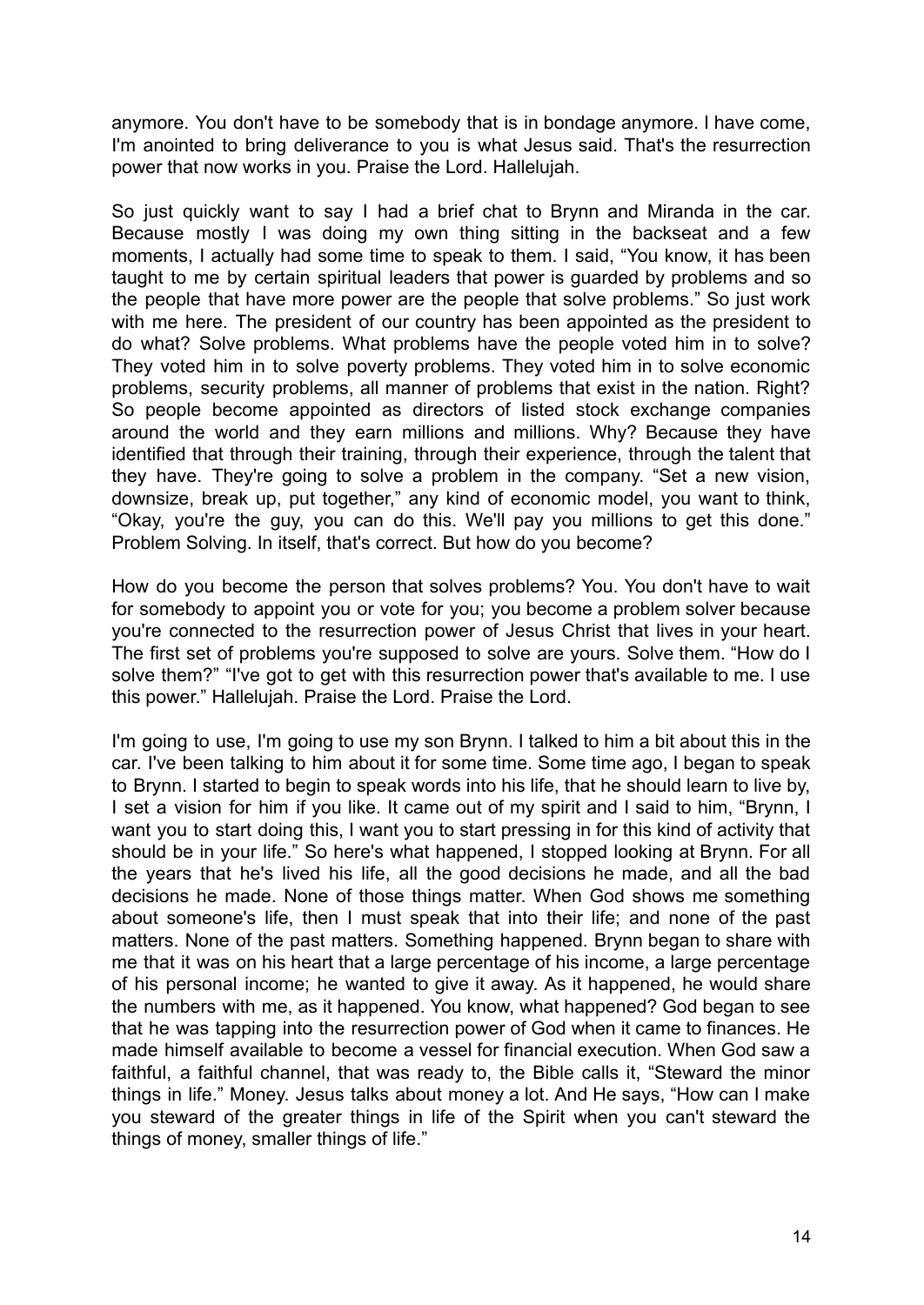As I began to, the Lord began to show me a different Brynn that is emerging to the one that I knew in my natural man, I began to see in the spirit realm, a different Brynn. So we've had this conversation a lot, because I am two things to him, at least. I am his natural father, blood father, but I'm also his spiritual authority and when he deals with me on the matters of finance and other things in his life, he doesn't deal with me as his father; he's talking to me as a spiritual authority.

There are some people here in this audience today, I'm not going to mention names, with the Lord directly spoken to me, in their spirit, walk with God in their life, or walk with God, where the Lord have said to me, "Tell them they have to sow a significant seed and things are going to happen in their lives that seem impossible." And they've sown that seed and the impossible things have happened. Can I use your example, Hanna? I mean, it was a long time ago, we were in this very auditorium here. You were all witness to it. I had a prophetic word over her. I said, "God is going to bless you beyond anything." I don't remember the exact word but like, it's going to be a big blessing and it's just coming around the corner. God's going to bless you and it happened, what 30 days or something? I don't know. It was a month from then, that a supernatural blessing hit her life financially. But she has made it clear to me and she's made herself a vessel available to God, through the anointing that rests on her to be a channel for financial blessing. She has a vision for what God wants to do in the kingdom with money. So when I had that word from God, I had to speak what I saw. I'm not looking to have words for all of you. I only hear when if God speaks to me, and He shouts it in my ear, then I speak. I speak. Hello.

You don't know what your future is going to look like if you don't obey that word that God speaks to you and it doesn't have to come from me. In that case, it did come from me Hanna, but it doesn't have to come from me, it can come as word from God to you personally. Where God can speak to you and say "Do this." And things change. God can change things because the resurrection power of Christ defies the human environment. It defies it, you no longer have to be controlled by it. It's the whole point of being spiritual is that you bring heaven solutions to the earth. People that are not spiritual can't bring heaven to earth. Even if you're a Christian, you can't bring heaven to earth, because you don't understand the power mechanism, that is the resurrection life of Christ working in you that can speak to storms and tell them to be quiet, and you can command things to happen, and they happen. You can be like Isaac and say, "Oh, my God spoke to me that is the God of my father. And He said, do not do what your father does and go into the hand of Egypt, when there's a famine, you stay here because right here in famine I'm going to bless you." And he says, "Well, if that's the case, then I must live here like I'm supposed to live here." And in that year, he sowed his harvest, he put his seed in the ground, that year he received a hundredfold return when everybody else… That single thing, that single thing that he obeyed God in made him so wealthy that the people asked him to leave because they were afraid of his power.

In the young generation, they got a thing, right now "I can drop the mic." Enough said. Hallelujah. Praise the Lord. Praise the Lord. Praise the Lord. Let me tell you when you tap into the resurrection power of God, it's "Drop your nets on the other side." "But you don't understand, we've been fishing all night Rabbi…" "Drop your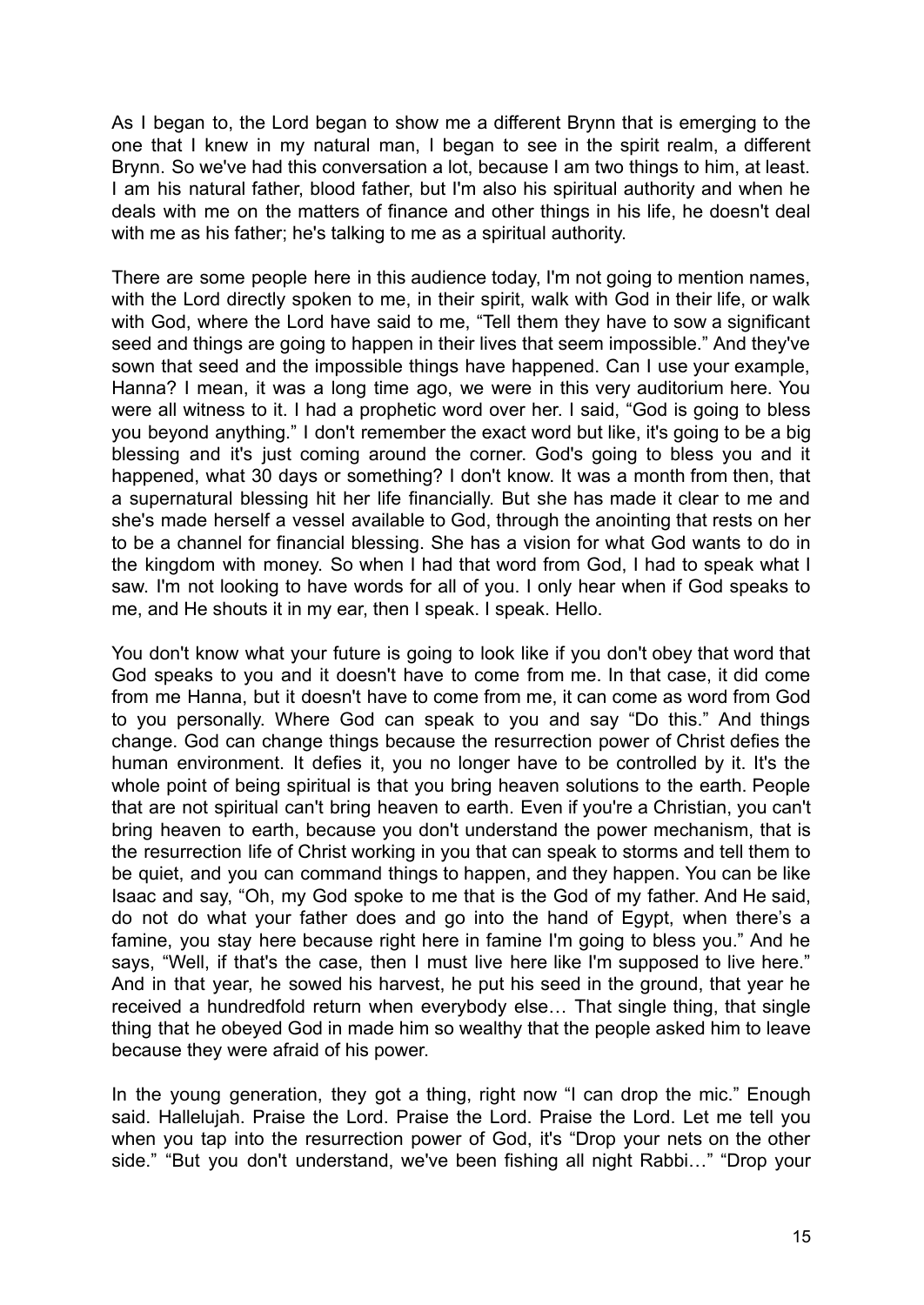nets on the other side." God's resurrection power, the power that is the same power that raised Jesus from the dead. That same power that rested on His life said, "All the fish in the sea come and swim to these nets. Right now." Remember, the whole night those fish were swimming away from the nets. They were, wherever they were going with their nets and their boats the fish swam in the other direction because they came with *niks*. Nothing. Hallelujah. "Oh, but what do you know about fishing, but at Your Word, but at Your Word, we're going to tap into a power that we..." They didn't even know the power was there. "But at Your Word." Hallelujah.

I'll tell you what I'm believing God for, I'm believing that as we go through this message of the power of resurrection life that is in Christ that we have access to, that the same power is going to grow faith in you. We are going to release the power of God in the right time. And I'll tell you, people are going to get healed in their bodies. They're going to get healed in their souls. They're going to get healed from financial problems. They're going to get healed in relationships, the healing power of God, the power of God's resurrection, power of Jesus is going to work in you and it's going to come upon you and it's going to uproot things in your life. It's going to rebuild things in your life. It's going to restore things in your life. That's why God's got me preaching this because in a moment of chaos in the world God is wanting to reveal His glory through people that will believe Him, that will receive His power, that will receive His Word for their lives.

We are not supposed to be normal people. Don't be normal. Please, don't be normal. Please, don't be normal. Do something abnormal that is spiritual. From today just do something abnormal that you would not normally do. Say if you're at home and you're in in the bathroom and you're, you know, having a private moment, bathroom moment. That might be something you know, obviously, everybody does have a private moment. Use the private moment to sing praises to God. "But, I'm in the bathroom does God come there too?" He says He will never leave you or forsake you.

He doesn't leave your life when you go into the toilet. His Spirit lives inside of you, release it in a moment where you wouldn't normally… "Praise You Jesus. Praise You Jesus. Praise You Jesus. Hallelujah." Get in your car and praise Him. Get into your… walk down the passage in the malls, or do whatever, and you speak life to your body, you speak life to your world. You speak life, you just speak the life of Christ. You just keep speaking life. Hallelujah. Hallelujah.

This message is not about the bondage of bad patterns and bad behaviors and bad decisions that are made. This is a message of life that you can tap into, in Christ. Hallelujah. Hallelujah. My son here, he's been through some dark days. But none of those dark days are on him anymore. They don't exist in his life anymore. God's power of resurrection has pulled him out of his state of misery and elevated him into a place where God is saying, "It's time to use you for what you were initially born to do, son." It's what happened to him. I am a true witness, more than anyone else of the power of God that's happened to his life in his heart, the way God's worked on him and now he lives with Miranda. She's the next most powerful witness. Probably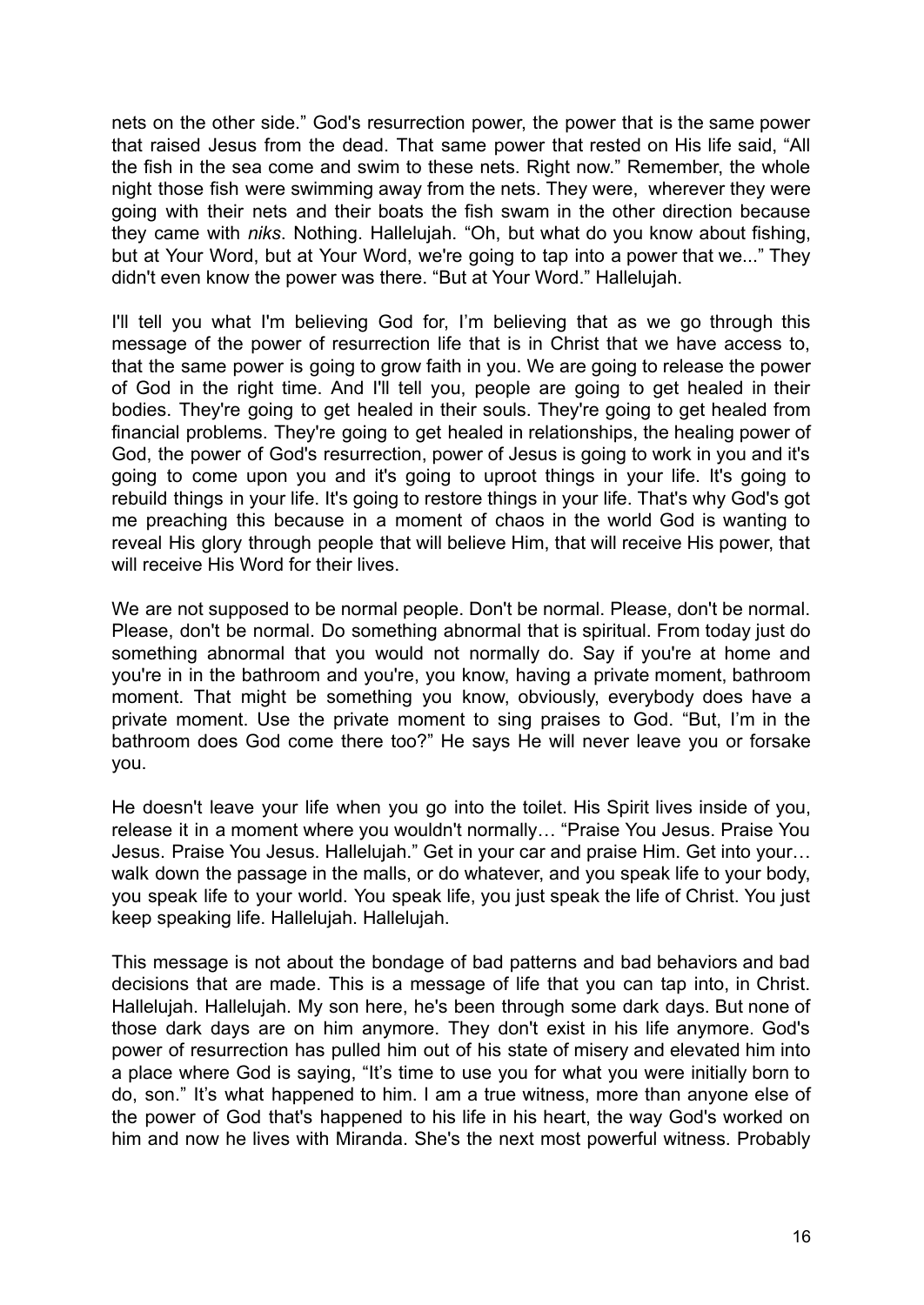besides his mom. Hallelujah. She's living with a resurrected Brynn every day. The power of resurrection - she's living with him every day. Hallelujah.

You want more out of a relationship? Don't be normal please. Speak life into it. Speak life into you. I receive life, because if I can receive that life, then I can be life to someone else. Hallelujah. Please stand with me. Praise Jesus. Praise Jesus. Praise Jesus. Hallelujah. Praise Jesus. Praise Jesus. Praise Jesus. Praise You Lord. Praise You Lord. Praise You Lord. Praise You Jesus. Praise You Jesus. Hallelujah.

I'm not moved by what's in the temporary realm, I'm moved by what is unseen. I'm moved by the very power of God - the resurrection life of God. Hallelujah. That's what moves me. That's what motivates me. That's what drives me. Hallelujah. Praise You Jesus. Praise You Jesus. Praise You Lord. Hallelujah. I do not lose hope on anything. I have a hope that's in the power of Jesus Christ. Hallelujah. Glory to God. Glory to Jesus. Praise You Jesus. Praise You Jesus. Praise You Jesus. Hallelujah. Hallelujah. I can tell you, based on what's happening in my spirit, the Word... just the Word that I've spoken in the last two weeks, it's already having its dynamic working power effect on you. The resurrection power of God is already at work on individuals that are in here. Hallelujah. And the anointing of God is getting stronger in every service. It's what I'm praying for. It's what I'm believing for. It's what I'm expecting that the power of His resurrection, that life is going to be in our meetings. Glory to God. And if you find yourself not being able to stand that's okay. Someone help them if they fall. Hallelujah. Hallelujah. Expect the extraordinary power of God to start to work. Hallelujah. Hallelujah. Praise You Jesus.

I speak healing to you. I speak healing to you. I speak healing to you. Spirit, soul, and body. I speak healing to you. I speak health to you. I speak healing to you. In the name of Jesus. In the name of Jesus. Hallelujah. I'm asking You, Father, that Your anointing will rest upon these people that are here today, rest upon their every being, that they will be alive to You day and night. Hallelujah. Hallelujah. Praise You Jesus. Praise You Jesus. Hallelujah. Glory to God. Thank You Jesus. Glory, glory, glory, glory. Come on, you can all know. You know, the weighty presence and the anointing of God is right here. It's right here. It's resting upon us right now. The realm of the Spirit is right here. It's in you and upon you. Hallelujah. Hallelujah. He's rising up on the inside of you and He's coming down upon you. Hallelujah. Glory to Jesus. Praise You Jesus. Glory to Your name. Hallelujah. Hallelujah. Hallelujah. Hallelujah. Hallelujah. Glory, glory, glory, glory. His name is above every other name. There is not a name of a problem, there is not a name in your environment that you cannot speak to. And it must obey you in the name of Jesus. You name it, you can control it and have authority over it in the name of Jesus. Hallelujah. Glory to God.

Ha, there might be people here in this meeting that are not used to praying or speaking in tongues. Please don't worry about it. We're going to do it now, because I believe this is what the Holy Spirit wants us to do - right now, is to pray in the Spirit. *[Pastor John and congregation speaking in tongues.]* Thank You Lord. Thank You Jesus. Thank You Jesus. Thank You Jesus. Thank You Jesus. Thank You Jesus. Thank You Jesus. Hallelujah. Hallelujah. Glory, glory, glory, glory. Hallelujah.